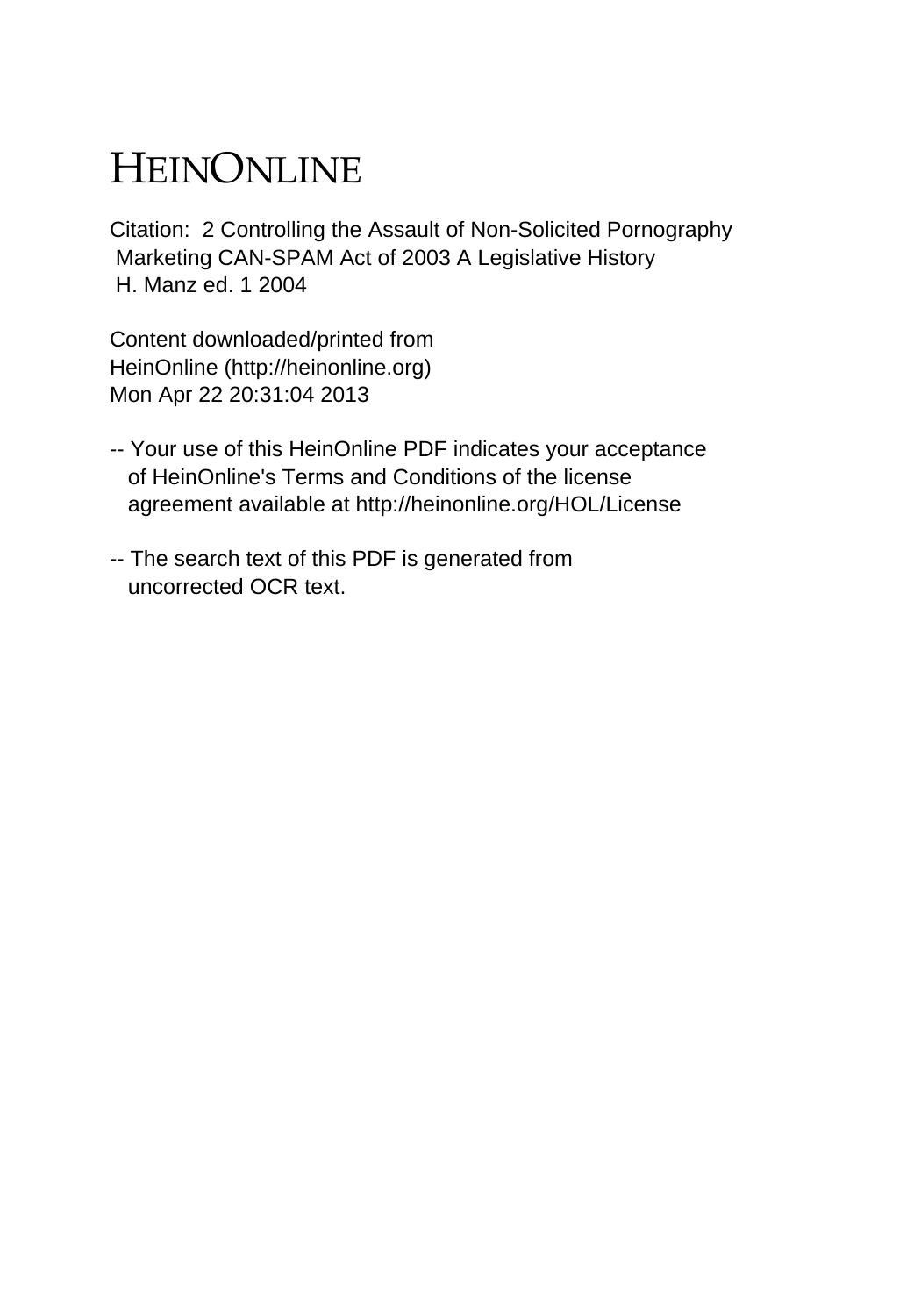### 108TH CONGRESS<br>1st Session **1ST SESSION S \* 1293**

To eriminalize the sending of predatory and abusive e-mail.

### IN THE SENATE OF THE UNITED STATES

JUNE **19, 2003**

Mr. HATCH (for himself, Mr. LEAHY, Mr. SCHUMER, Mr. GRASSLEY, Mrs. FEINSTEIN, Mr. DEWINE, and Mr. EDWARDS) introduced the following bill; which was read twice and referred to the Committee on the Judiciary

## **A BILL**

To criminalize the sending of predatory and abusive e-mail.

- *1 Be it enacted by the Senate and House of Representa-*
- 2 *tives of'the United States of America in Congress assembled,*

**3 SECTION 1. SHORT TITLE.**

4 This Act may be cited as the "Criminal Spam Act *5* of 2003".

**6 SEC. 2. PROHIBITION AGAINST PREDATORY AND ABUSIVE**

**7 COMMERCIAL E-MAIL.**

 $8$  (a) OFFENSE.—

9 (1) IN GENERAL.—Chapter 47 of title 18,

- **10** United States Code, is amended by adding at the
- 11 end the following new section: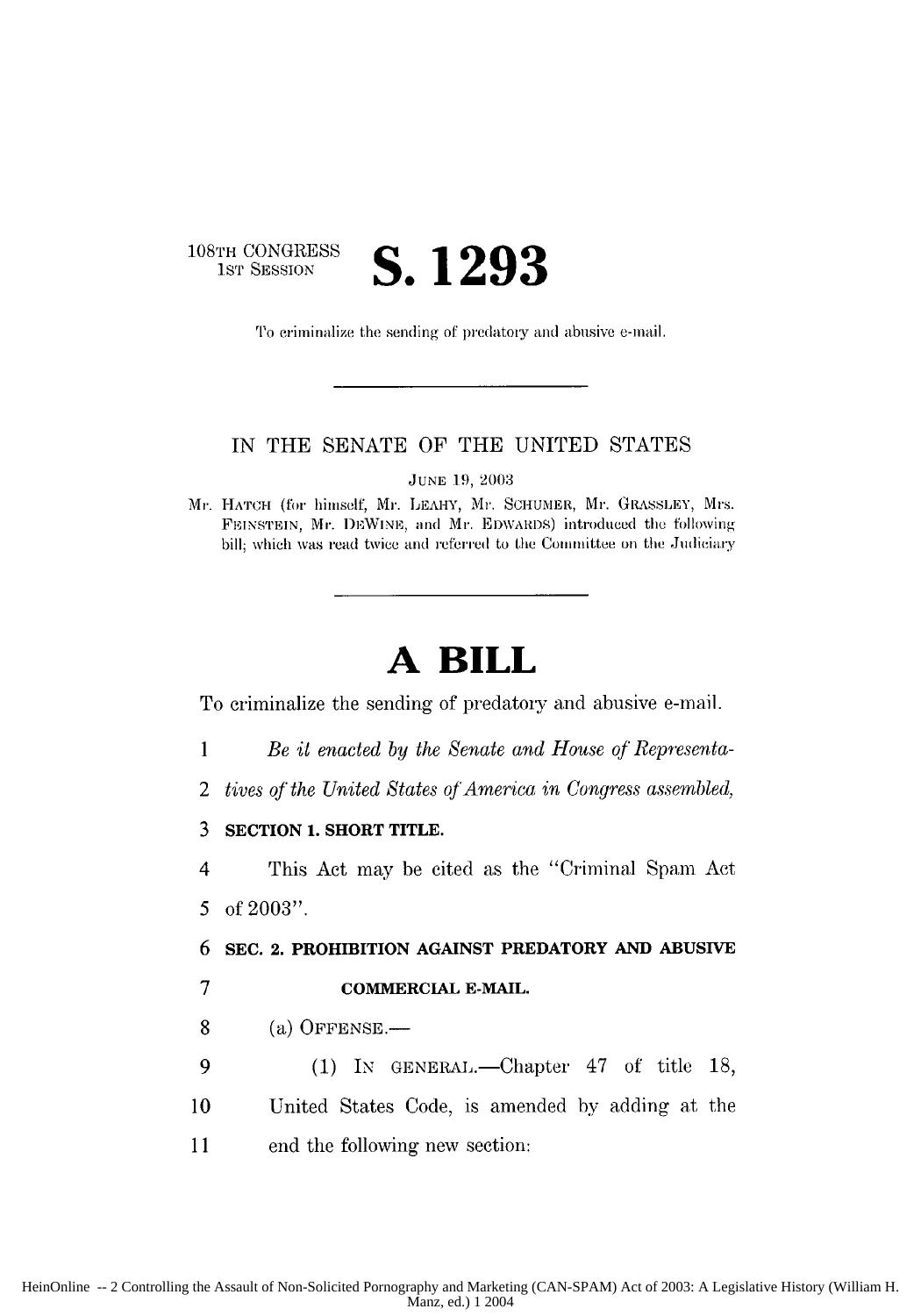**1 "§ 1037. Fraud and related activity in connection 2 with electronic mail**

3 "(a) IN GENERAL.—Whoever, in or affecting inter-4 state or foreign commerce, knowingly—

5 "(1) accesses a protected computer without au-6 thorization, and intentionally initiates the trans-7 mission of multiple commercial electronic mail mes-**8** sages from or through such computer;

9 "(2) uses a protected computer to relay or re-**10** transmit multiple commercial electronic mail mes-11 sages, with the intent to deceive or mislead recipi-12 ents, or any Internet access service, as to the origin 13 of such messages;

14 "(3) falsifies header information in multiple *15* commercial electronic mail messages and inten-**16** tionally initiates the transmission of such messages; 17 or

18 "(4) registers, using information that falsifies 19 the identity of the actual registrant, for 5 or more 20 electronic mail accounts or online user accounts or 21 2 or more domain names, and intentionally initiates 22 the transmission of multiple commercial electronic 23 mail messages from such accounts or domain names; 24 or conspires to do so, shall be punished as provided in 25 subsection (b).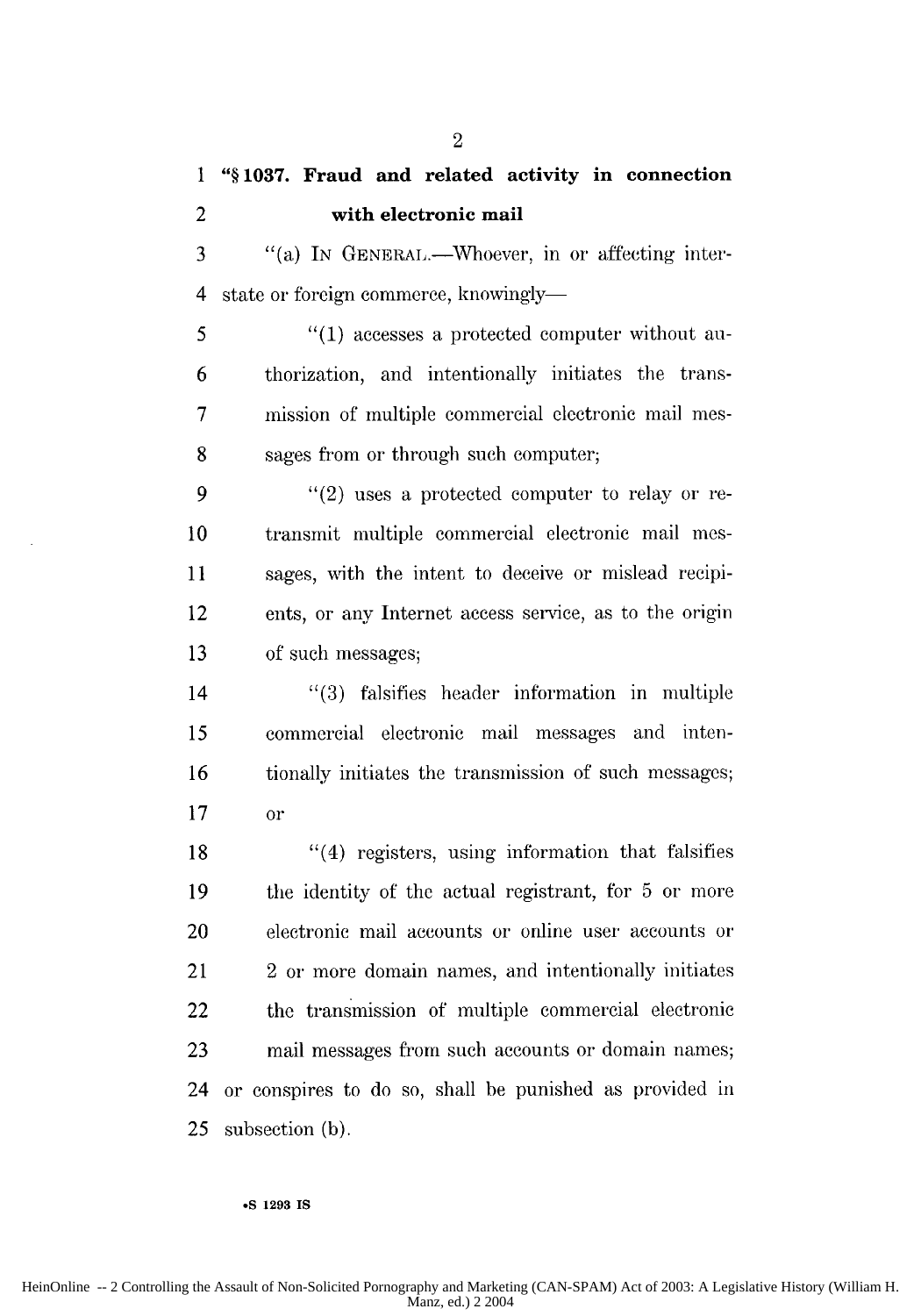| $\mathbf{1}$ | "(b) PENALTIES.—The punishment for an offense      |
|--------------|----------------------------------------------------|
| 2            | under subsection (a) is—                           |
| 3            | $f(1)$ a fine under this title, imprisonment for   |
| 4            | not more than 5 years, or both, if—                |
| 5            | "(A) the offense is committed in further-          |
| 6            | ance of any felony under the laws of the United    |
| 7            | States or of any State; or                         |
| 8            | "(B) the defendant has previously been             |
| 9            | convicted under this section or section 1030, or   |
| 10           | under the law of any State for conduct involv-     |
| 11           | ing the transmission of multiple commercial        |
| 12           | electronic mail messages or unauthorized access    |
| 13           | to a computer system;                              |
| 14           | $''(2)$ a fine under this title, imprisonment for  |
| 15           | not more than 3 years, or both, if—                |
| 16           | "(A) the offense is an offense under sub-          |
| 17           | section $(a)(1);$                                  |
| 18           | $\rm{``(B)}$ the offense is an offense under sub-  |
| 19           | section $(a)(4)$ and involved 20 or more falsified |
| 20           | electronic mail or online user account registra-   |
| 21           | tions, or 10 or more falsified domain name reg-    |
| 22           | istrations;                                        |
| 23           | "(C) the volume of electronic mail mes-            |
| 24           | sages transmitted in furtherance of the offense    |
| 25           | exceeded 2,500 during any 24-hour period,          |

**-S 1293 IS**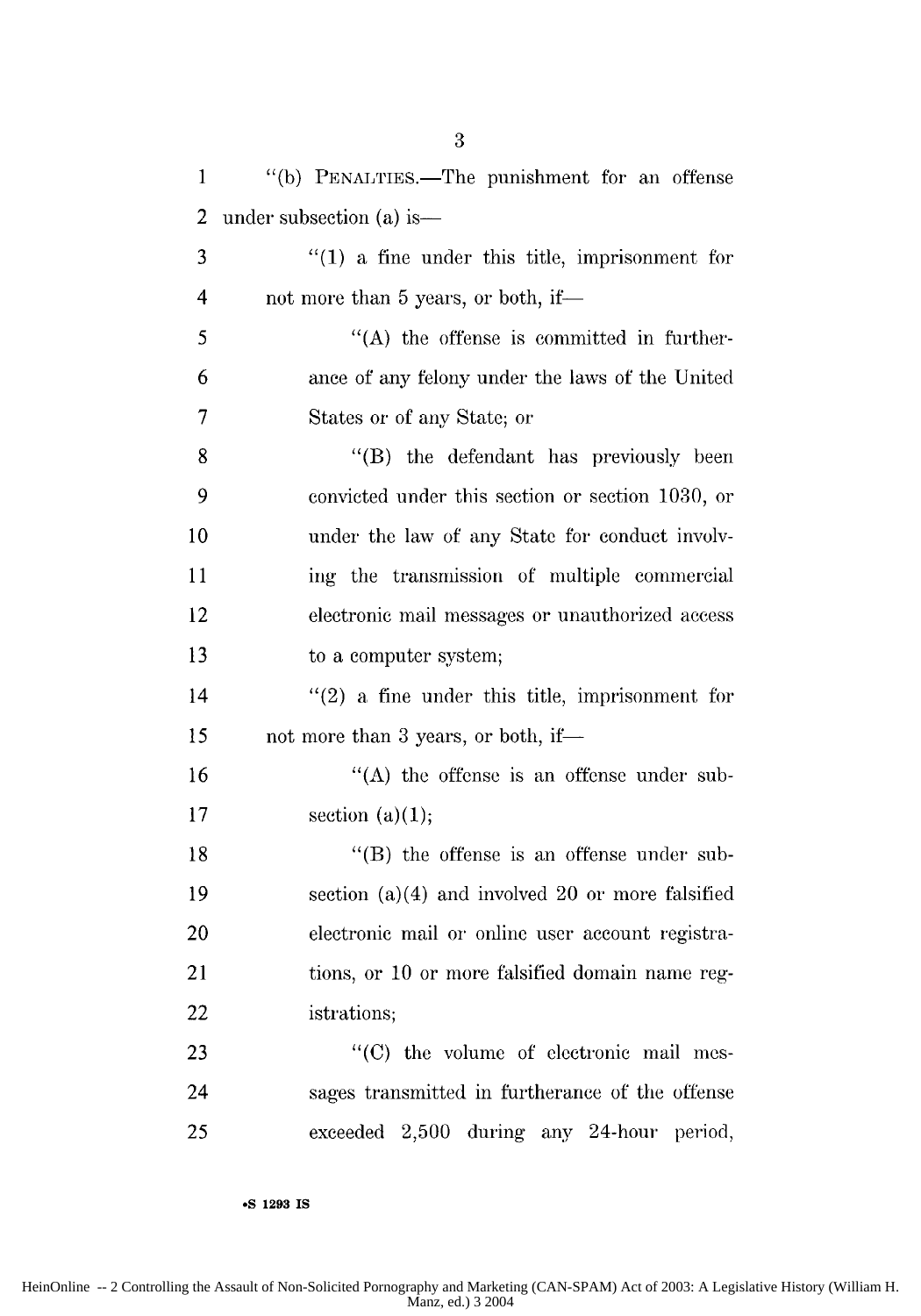|              | 4                                                             |
|--------------|---------------------------------------------------------------|
| $\mathbf{1}$ | $25,000$ during any 30-day period, or $250,000$               |
| 2            | during any 1-year period;                                     |
| 3            | $\lq\lq$ (D) the offense caused loss to 1 or more             |
| 4            | persons aggregating \$5,000 or more in value                  |
| 5            | during any 1-year period;                                     |
| 6            | $f(E)$ as a result of the offense any indi-                   |
| $\tau$       | vidual committing the offense obtained anything               |
| 8            | of value aggregating \$5,000 or more during any               |
| 9            | 1-year period; or                                             |
| 10           | $f'(F)$ the offense was undertaken by the de-                 |
| 11           | fendant in concert with 3 or more other persons               |
| 12           | with respect to whom the defendant occupied a                 |
| 13           | position of organizer or leader; and                          |
| 14           | $\lq(3)$ a fine under this title or imprisonment for          |
| 15           | not more than 1 year, or both, in any other case.             |
| 16           | "(c) FORFEITURE.—A person who is convicted of an              |
| 17           | offense under this section shall forfeit to the United States |
| 18           | such person's interest in—                                    |
| 19           | "(1) any property, real or personal, constituting             |
| 20           | or traceable to gross profits or other proceeds ob-           |
| 21           | tained from such offense; and                                 |
| 22           | $(2)$ any equipment, software, or other tech-                 |
| 23           | nology used or intended to be used to commit or to            |
| 24           | promote the commission of such offense.                       |
| 25           | "(d) CIVIL REMEDIES.-                                         |

**.S 1293 IS**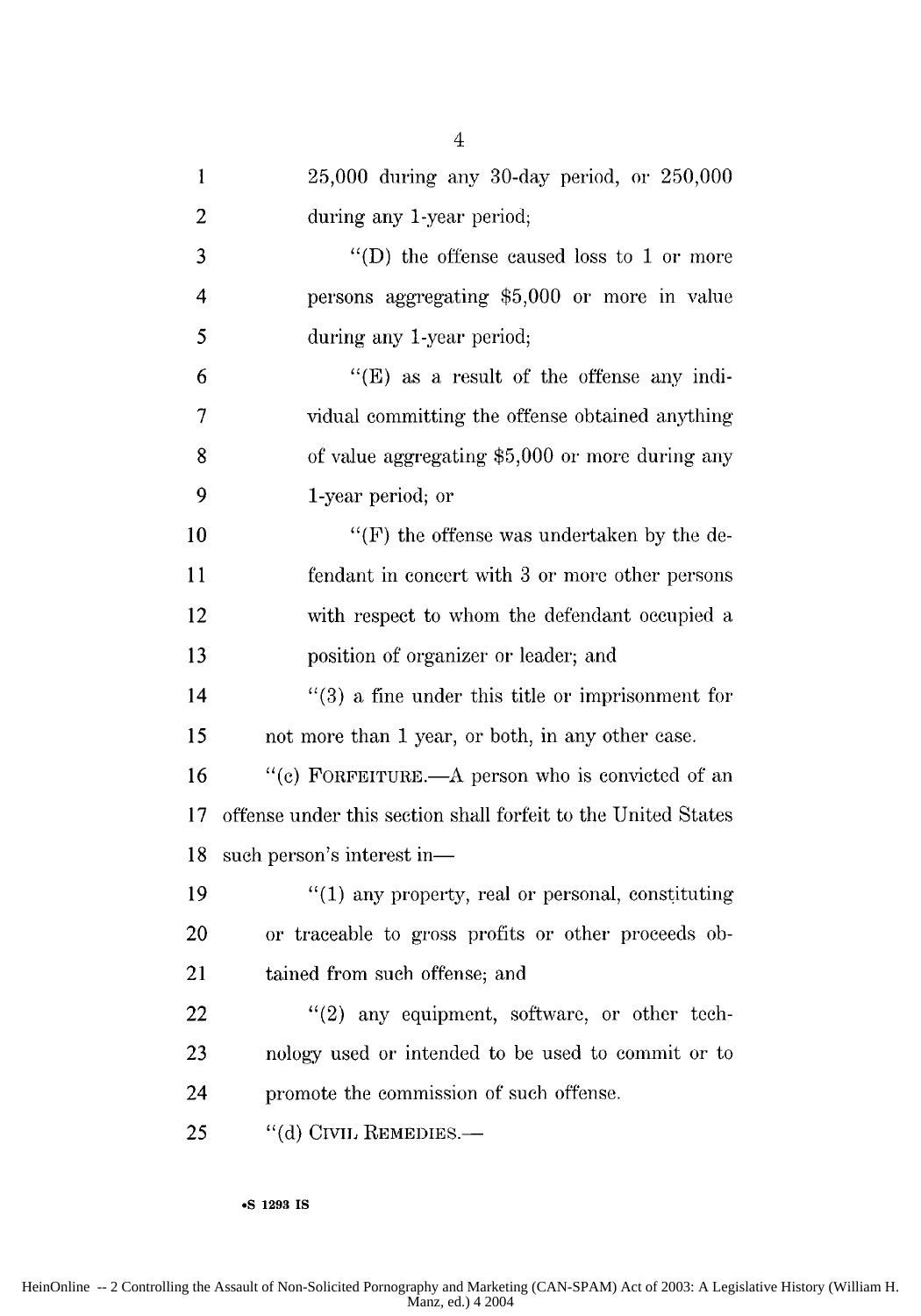1 "(1) IN GENERAL.—The Attorney General, or 2 any person engaged in the business of providing an 3 Internet access service to the public aggrieved by 4 reason of a violation of subsection (a), may corn-*5* mence a civil action against the violator in any ap-6 propriate United States District Court for the relief 7 set forth in paragraphs (2) and (3). No action may 8 be brought under this subsection unless such action 9 is begun within 2 years of the date of the act which 10 is the basis for the action.

11  $(2)$  ATTORNEY GENERAL ACTION. In an ac-12 tion by the Attorney General under paragraph (1), 13 the court may award appropriate relief, including 14 temporary, preliminary, or permanent injunctive re-*15* lief. The court may also assess a civil penalty in an 16 amount not exceeding \$25,000 per day of violation, 17 or not less than \$2 or more than **\$8** per electronic 18 mail message initiated in violation of subsection (a), 19 as the court considers just.

20 "(3) OTHER ACTIONS.—In any other action 21 under paragraph (1), the court may award appro-22 priate relief, including temporary, preliminary, or 23 permanent injunctive relief, and damages in an 24 amount equal to the greater of-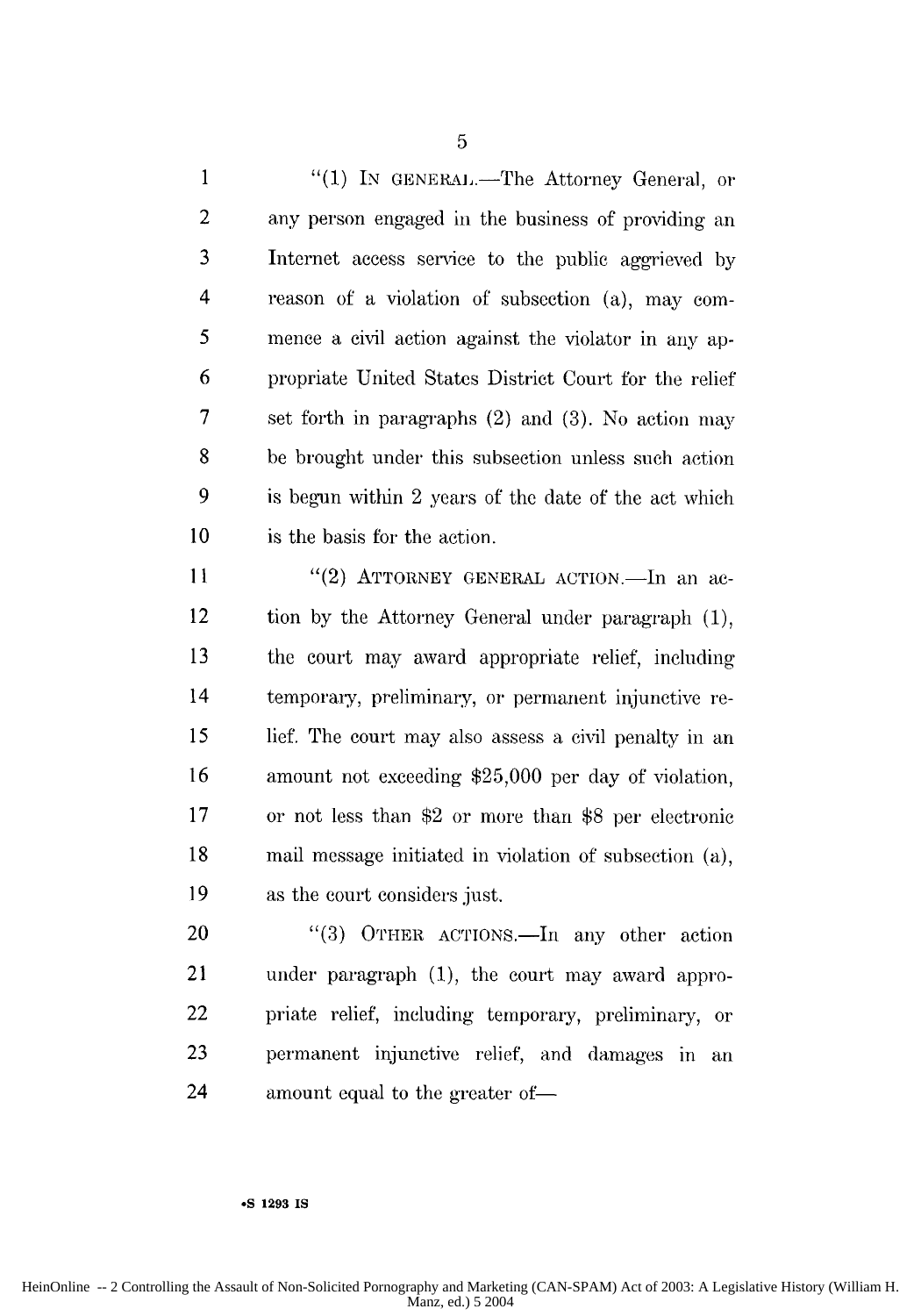1 "(A) the actual damages suffered by the 2 Internet access service as a result of the viola-3 tion, and any receipts of the violator that are 4 attributable to the violation and are not taken 5 into account in computing actual damages; or 6 "(B) statutory damages in the sum of 7 \$25,000 per day of violation, or not less than 8  $\frac{1}{2}$  or more than \$8 per electronic mail message 9 initiated in violation of subsection (a), as the 10 court considers just. 11 "(e) DEFINITIONS.—In this section: 12 "(1) COMMERCIAL ELECTRONIC **MAIL** MES-13 SAGE.—The term 'commercial electronic mail mes-14 sage' means any electronic mail message the primary 15 purpose of which is the commercial advertisement or 16 promotion of a commercial product or service (in-17 eluding content on an Internet website or online site 18 operated for a commercial purpose). 19  $(2)$  COMPUTER AND PROTECTED COM-20 PUTER.—The terms 'computer' and 'protected com-21 puter' have the meaning given those terms in section 22 1030(e) of this title. 23 "(3) DOMAIN NAME.—The term 'domain name' 24 means any alphanumeric designation which is reg-

25 istered with or assigned by any domain name reg-

**\*S 1293 IS**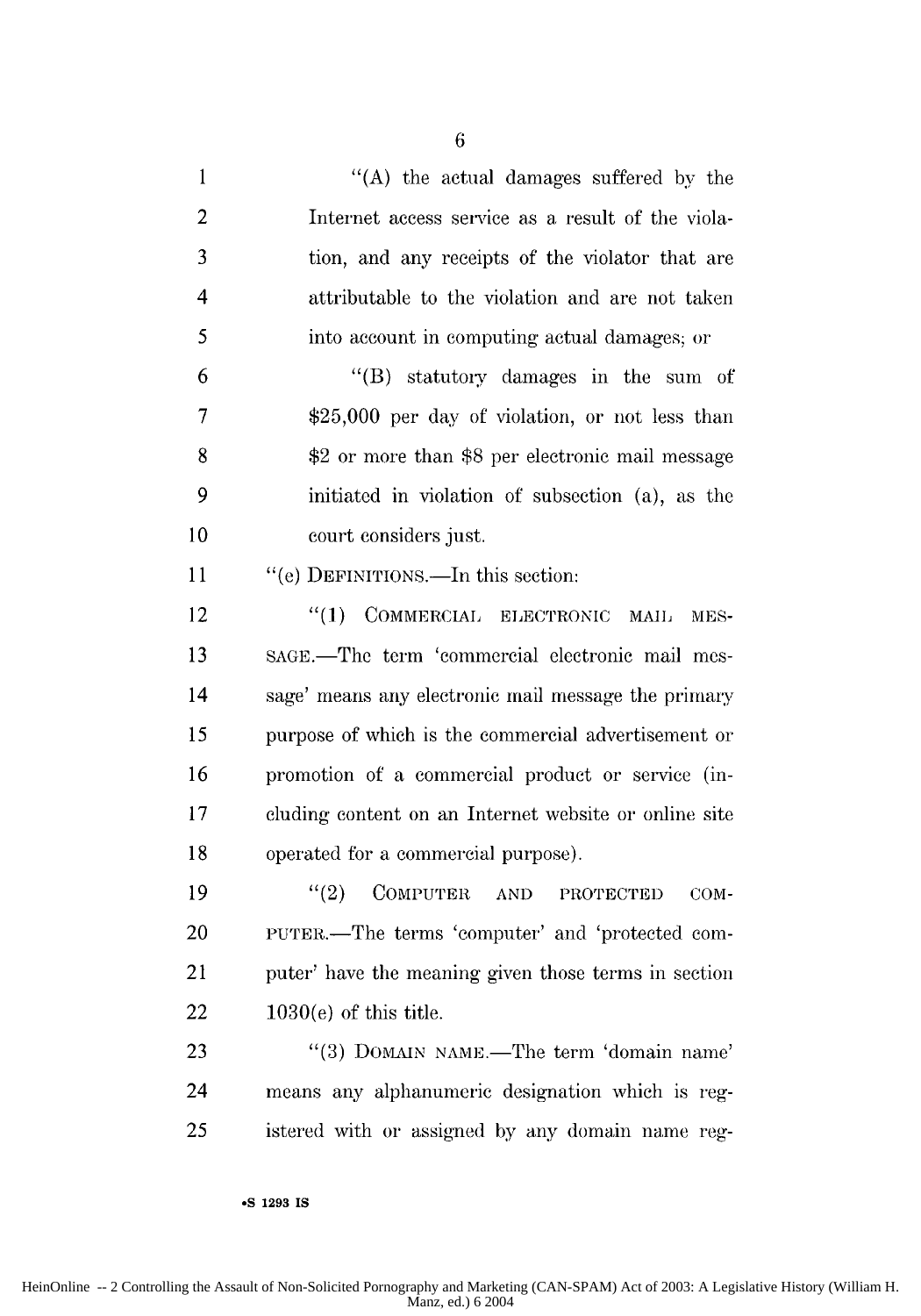1 istrar, domain name registry, or other domain name 2 registration authority, and that is included in an 3 electronic mail message.

4 "(4) HEADER INFORMATION.—The term 'head-5 er information' means the source, destination, rout-6 ing information, or information authenticating the 7 sender, associated with an electronic mail message, 8 including but not limited to the originating domain 9 name, originating electronic mail address, informa-**10** tion regarding any part of the route that an dee-11 tronic mail message travels or appears to travel on 12 the Internet or on an online service, or other authen-13 ticating information.

14 "(5) INITIATE.—The term 'initiate' means to 15 originate an electronic mail message or to procure 16 the origination of such message, regardless of wheth-17 er the message reaches its intended recipients, and 18 does not include the actions of an Internet access 19 service used by another person for the transmission 20 of an electronic mail message for which another per-21 son has provided and selected the recipient electronic 22 mail addresses.

23 "(6) INTERNET ACCESS SERVICE.—The term 24 'Internet access service' has the meaning given that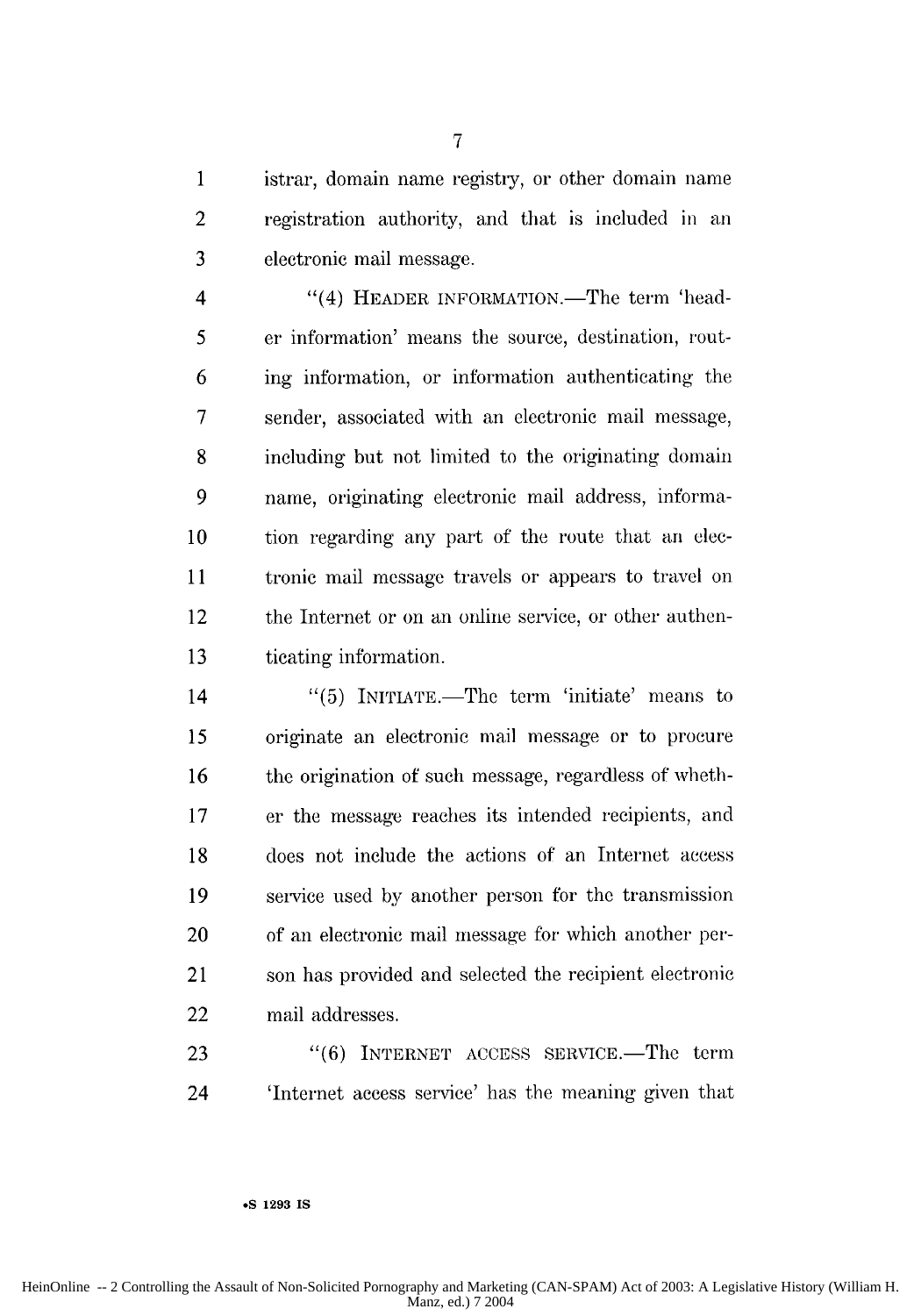1 term in section 231(e)(4) of the Communications 2 Act of 1934 (47 U.S.C. 231(e)(4)). 3 "(7) Loss.-The term 'loss' has the meaning 4 given that term in section 1030(e) of this title. 5 "(8) MESSAGE.—The term 'message' means 6 each electronic mail message addressed to a discrete 7 addressee. 8 "(9) MULTIPLE.—The term 'multiple' means 9 more than 100 electronic mail messages during a 10 24-hour period, more than 1,000 electronic mail 11 messages during a 30-day period, or more than 12 10,000 electronic mail messages during a 1-year pe-13 riod.". 14 (2) CONFORMING AMENDMENT.—The chapter 15 analysis for chapter 47 of title 18, United States 16 Code, is amended by adding at the end the fol-17 lowing: "See. "1037. Fraud and related activity in connection with electronic mail.". 18 (b) UNITED STATES SENTENCING COMMISSION.— 19 (1) DIRECTIVE.—Pursuant to its authority 20 under section 994(p) of title 28, United States Code, 21 and in accordance with this section, the United 22 States Sentencing Commission shall review and, as

23 appropriate, amend the sentencing guidelines and 24 policy statements to provide appropriate penalties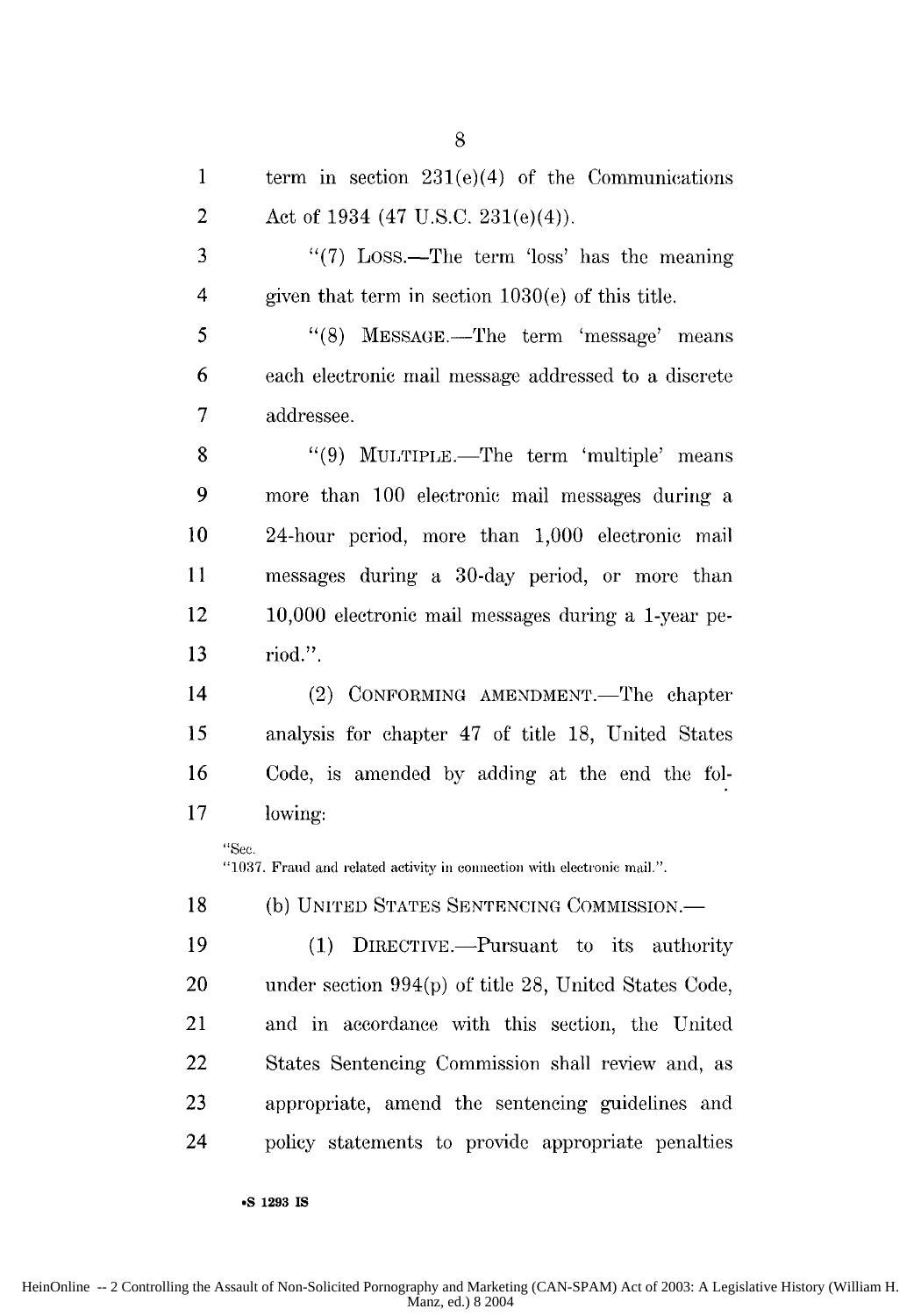| 1              | for violations of section 1037 of title 18, United   |
|----------------|------------------------------------------------------|
| $\overline{2}$ | States Code, as added by this section.               |
| 3              | (2) REQUIREMENTS.—In carrying out this sub-          |
| 4              | section, the Sentencing Commission shall consider    |
| 5              | providing sentencing enhancements for those con-     |
| 6              | victed under section 1037 of title 18, United States |
| 7              | Code, who-                                           |
| 8              | obtained electronic mail<br>(A)<br>addresses         |
| 9              | through improper means, including—                   |
| 10             | (i) harvesting electronic mail address-              |
| 11             | es of the users of a website, proprietary            |
| 12             | service, or other online public forum oper-          |
| 13             | ated by another person, without the au-              |
| 14             | thorization of such person; and                      |
| 15             | randomly generating electronic<br>(ii)               |
| 16             | mail addresses by computer; or                       |
| 17             | (B) knew that the commercial electronic              |
| 18             | mail messages involved in the offense contained      |
| 19             | or advertised an Internet domain for which the       |
| 20             | registrant of the domain had provided false reg-     |
| 21             | istration information.                               |
| 22             | SEC. 3. REPORT AND SENSE OF CONGRESS REGARDING       |
| 23             | INTERNATIONAL SPAM.                                  |
| 24             | (a) FINDINGS.—Congress finds the following:          |

**\*S 1293 IS**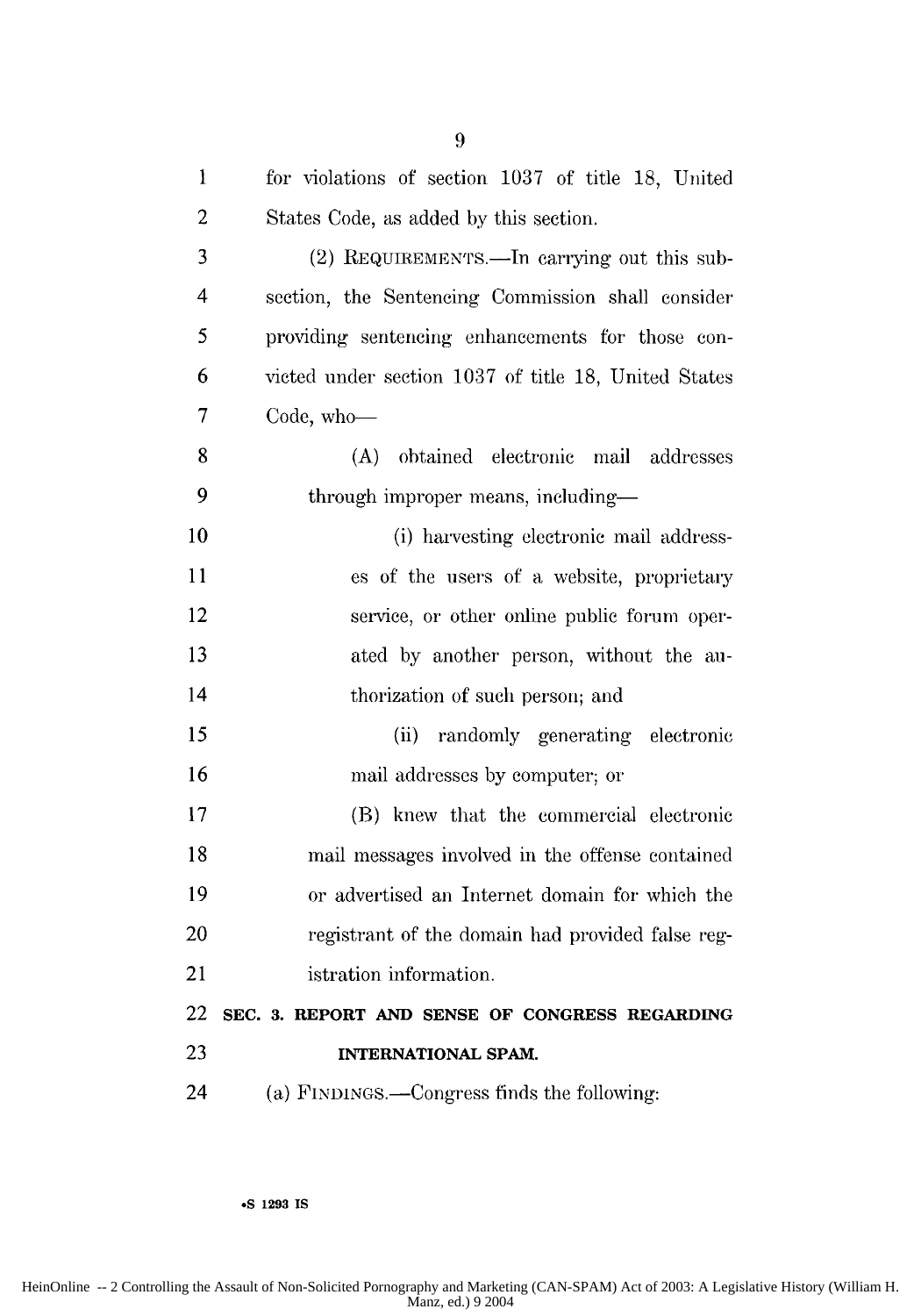1 (1) The Internet is a global communications 2 medium.

3 (2) Commercial e-mail sent in violation of this 4 Act can be sent from virtually anywhere in the 5 world.

6 (3) As domestic deterrence and enforcement 7 against predatory and abusive commercial e-mail im-8 proves, there is a risk that predatory and abusive 9 spammers will move their activities abroad and spam 10 into the United States.

11 (4) As with other forms of eyber-crime, inter-12 national cooperation of law enforcement officials is 13 essential to combat predatory and abusive spam.

14 (b) REPORT.-The Department of Justice and the 15 Department of State shall report to Congress within 18 16 months of the date of enactment of this Act regarding the 17 status of their efforts to achieve international cooperation 18 in the investigation and prosecution of spammers who en-19 gage in conduct that violates this Act, including the juris-20 dictions involved and the outcomes of any prosecutions, 21 and any recommendations for addressing predatory and 22 abusive spam sent to the United States from other coun-23 tries.

24 (c) SENSE OF CONGRESS.—It is the sense of Con-25 gress that the Department of Justice and the Department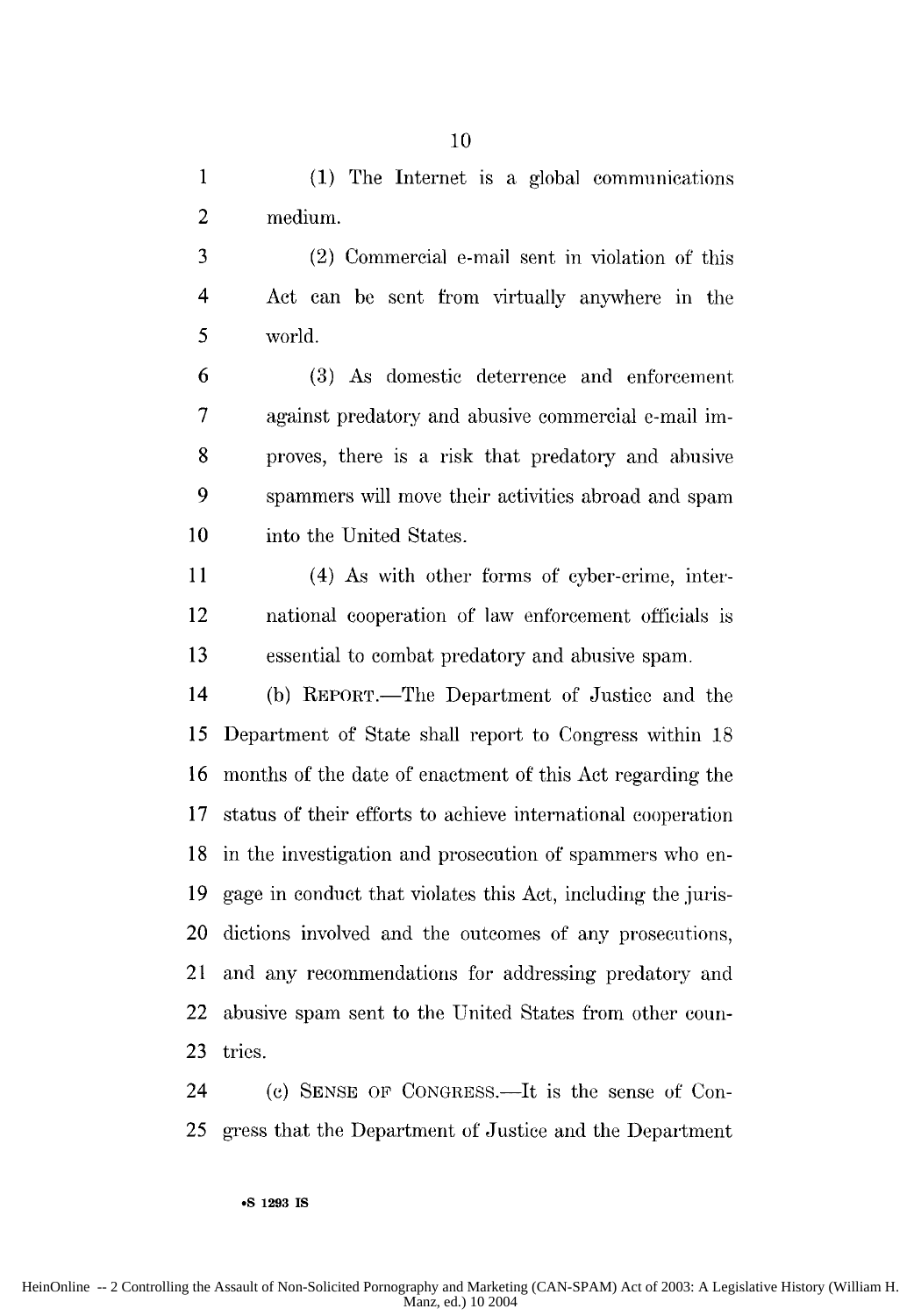1 of State, as part of their efforts to improve investigation 2 and prosecution of international cyber-crime, should work 3 through international fora for the cooperation of other 4 countries in investigating and prosecuting predatory and 5 abusive spammers who engage in conduct that violates this 6 Act.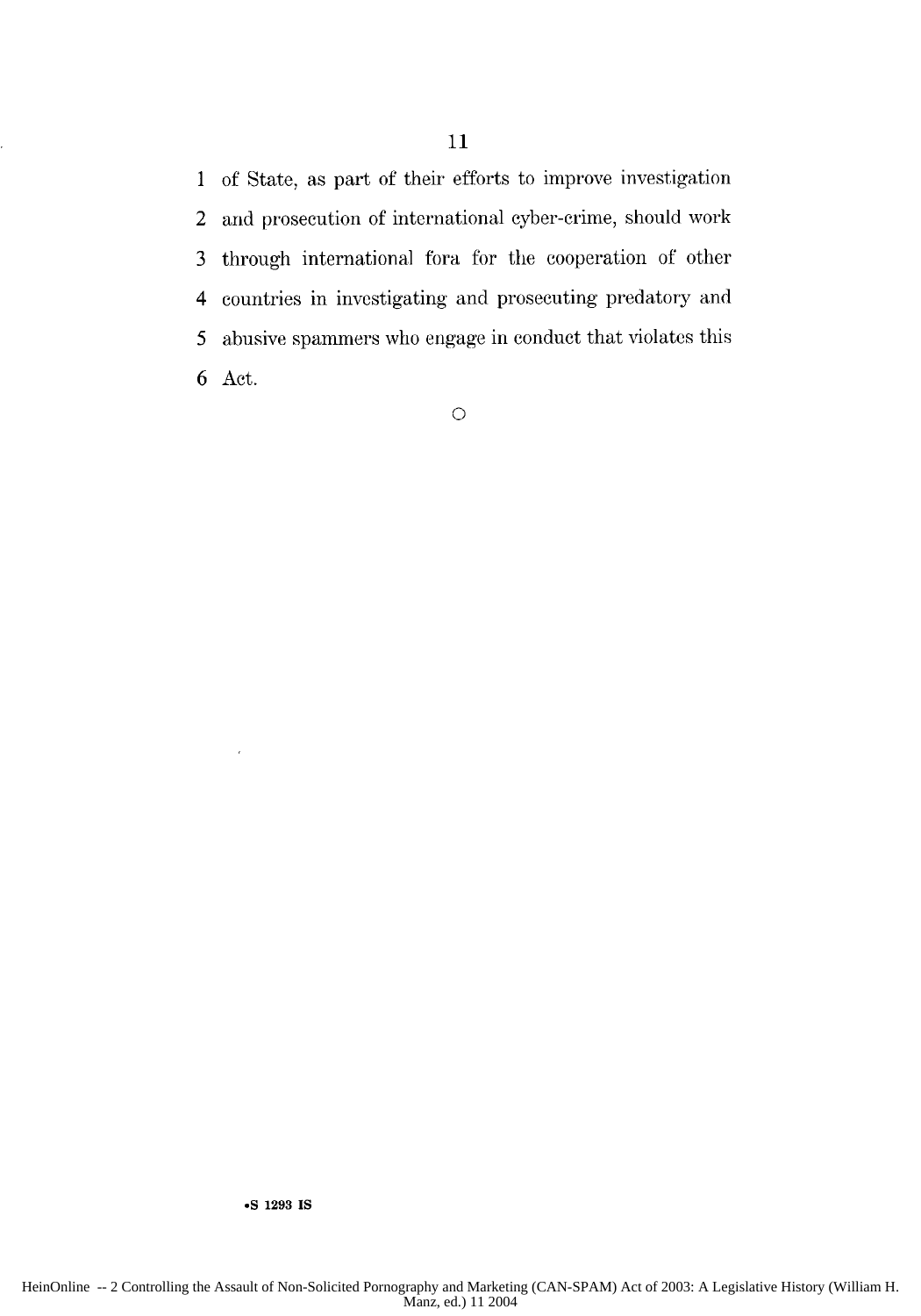HeinOnline -- 2 Controlling the Assault of Non-Solicited Pornography and Marketing (CAN-SPAM) Act of 2003: A Legislative History (William H. Manz, ed.) 12 2004

 $\mathcal{L}^{\pm}$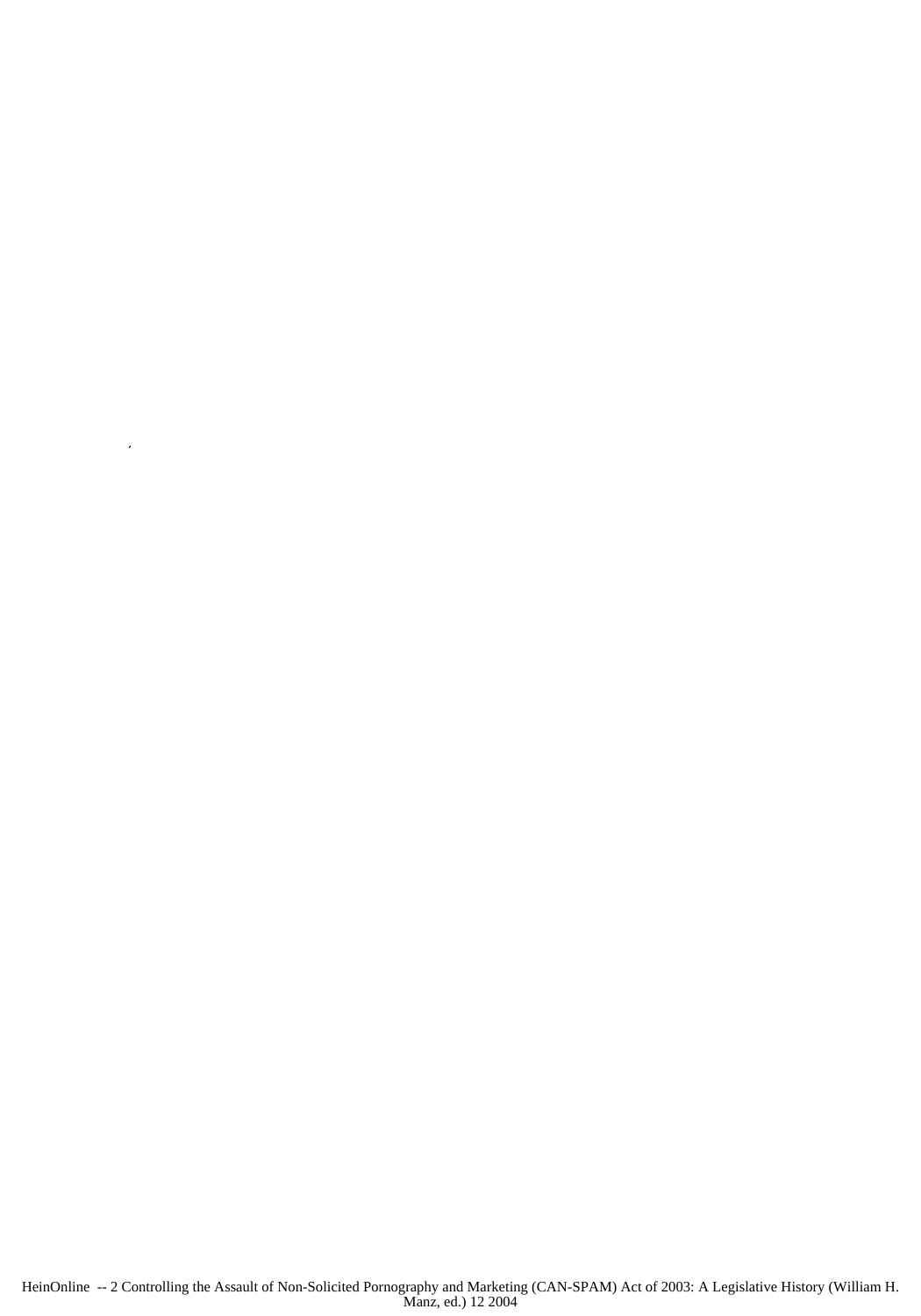### DOCUMENT NO. 49